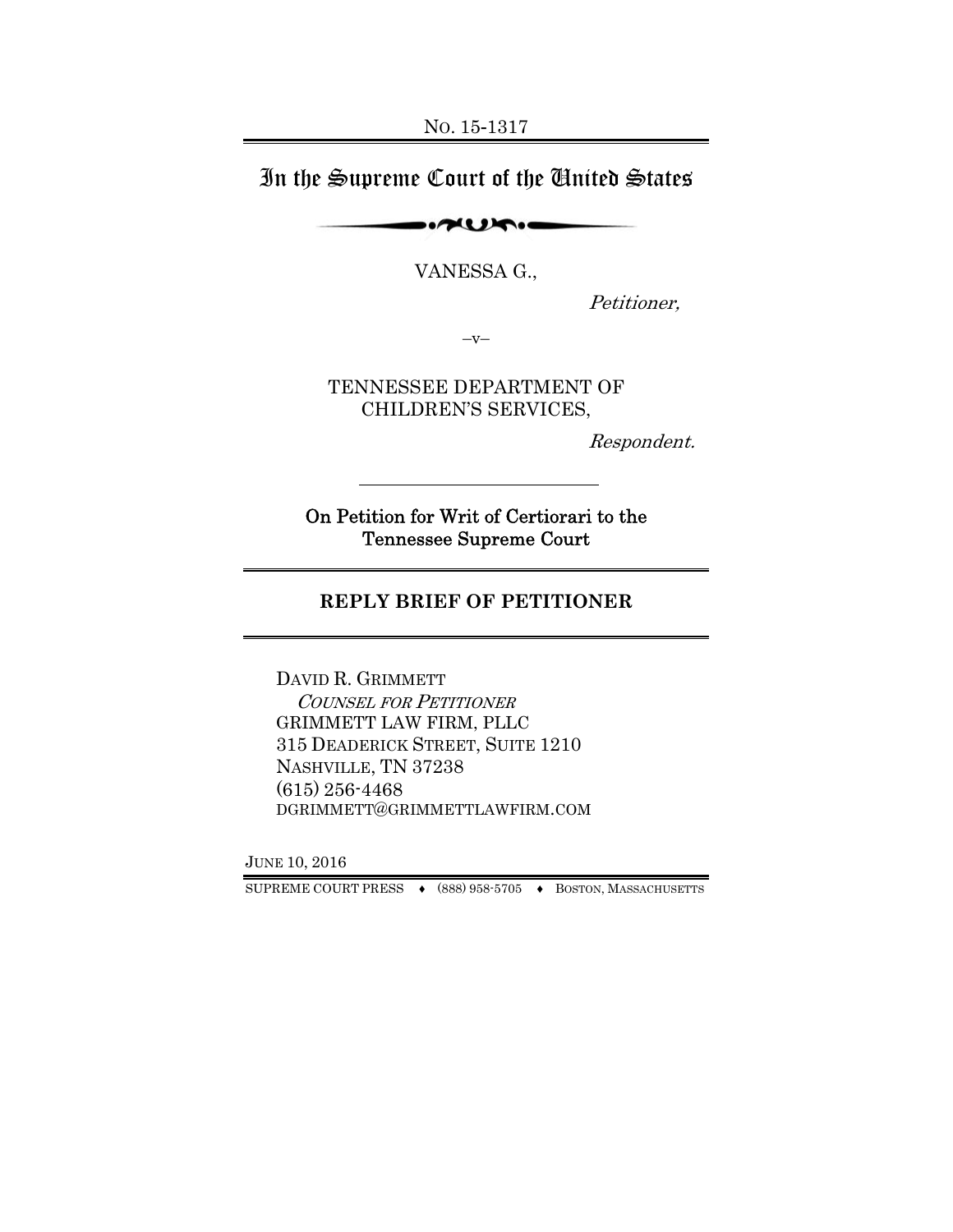## TABLE OF CONTENTS

### Page

| TENNESSEE'S INTERPRETATION OF THE FOURTEENTH<br>AMENDMENT DOES NOT MEET CONSTITU- |  |
|-----------------------------------------------------------------------------------|--|
|                                                                                   |  |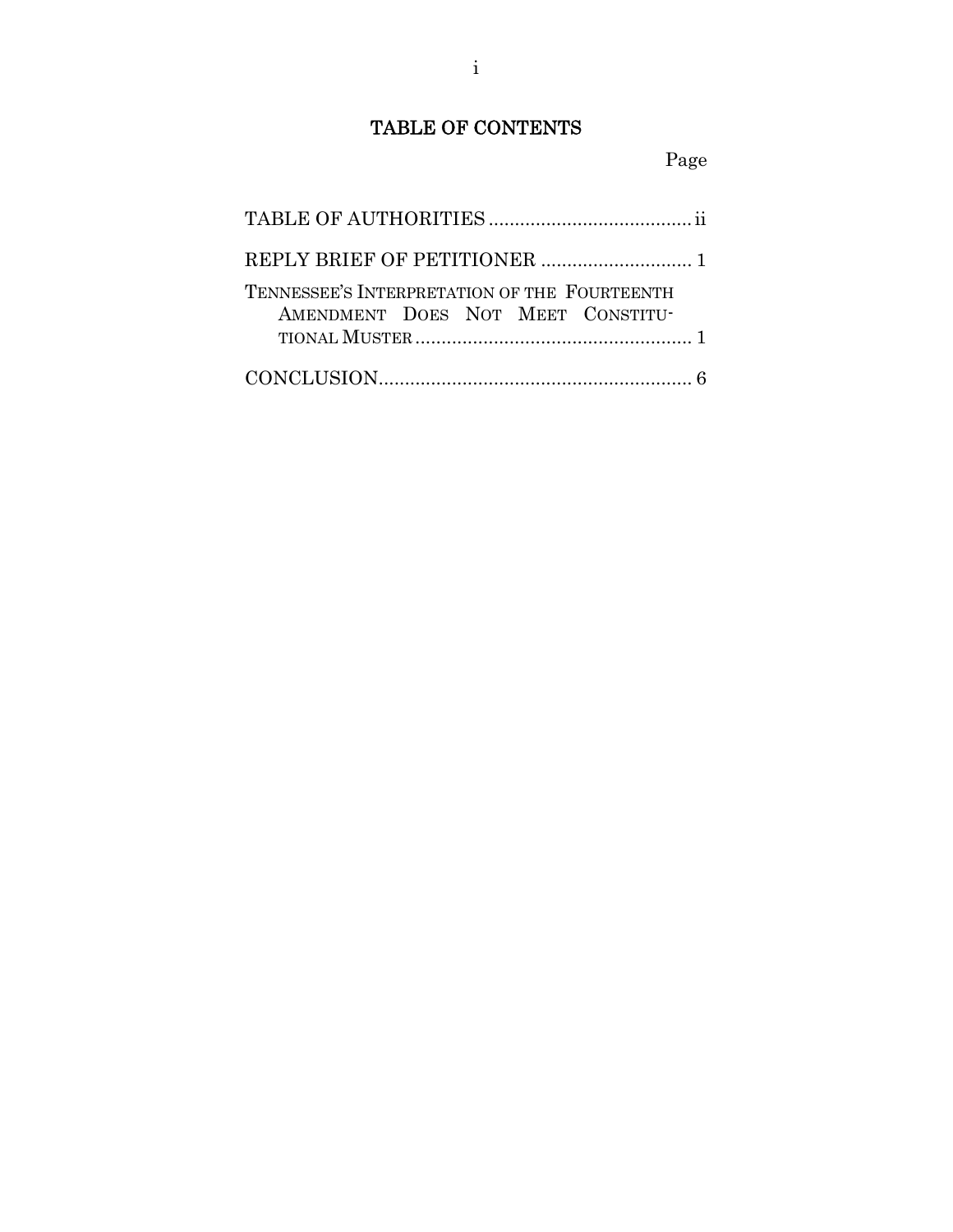## TABLE OF AUTHORITIES

TABLE OF AUTHORITIES Page

### CASES

| Lassiter v. Department of Soc. Servs.,     |  |
|--------------------------------------------|--|
|                                            |  |
| Lehman v. Lycoming Cnty. Children's Servs. |  |
|                                            |  |
|                                            |  |

# CONSTITUTIONAL PROVISIONS

|--|--|--|--|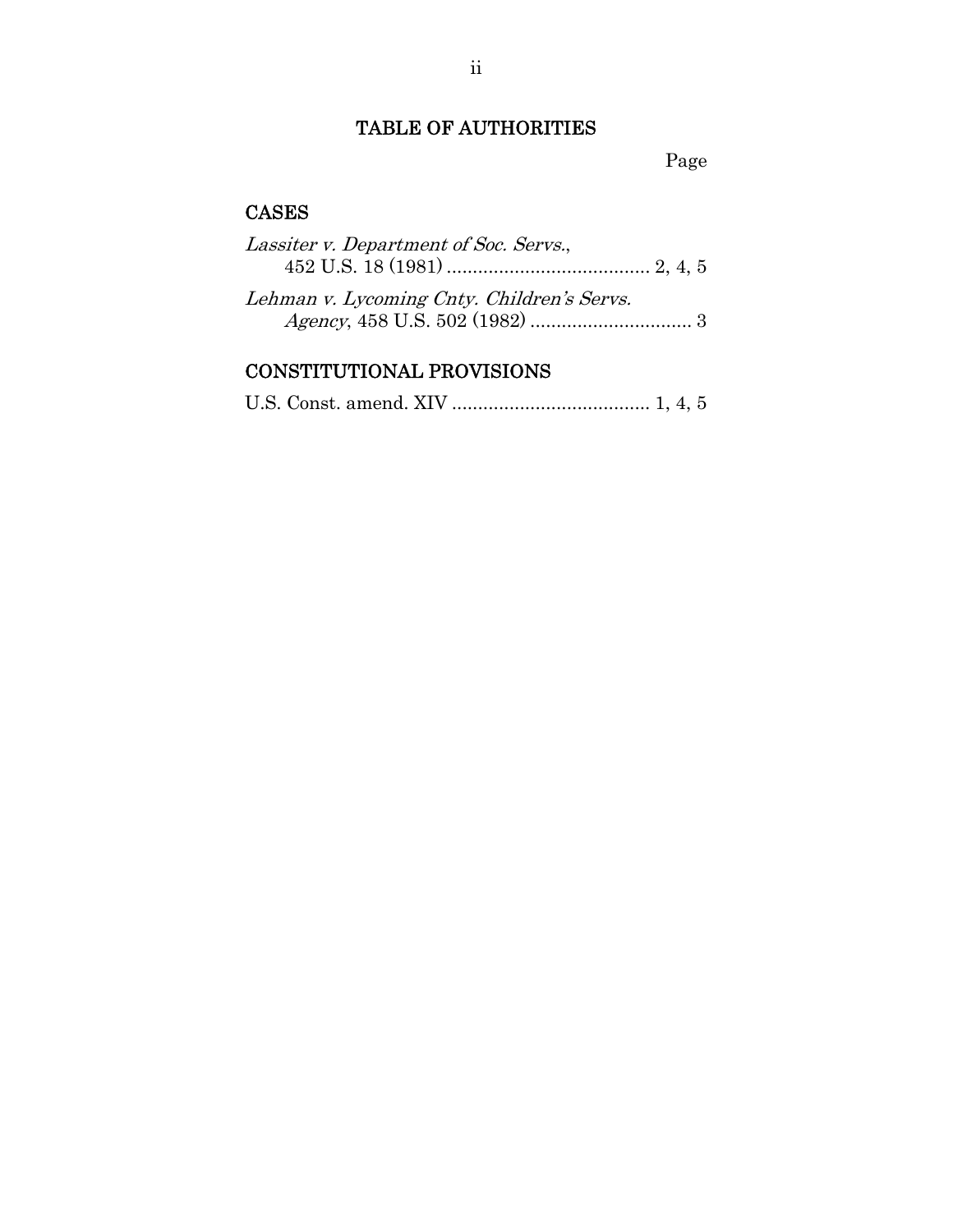

#### REPLY BRIEF OF PETITIONER

#### TENNESSEE'S INTERPRETATION OF THE FOURTEENTH AMENDMENT DOES NOT MEET CONSTITUTIONAL MUSTER

In its Response Brief, the State first claims the Tennessee decision was based upon a statutory analysis under Tennessee law rather than a constitutional analysis under the Fourteenth Amendment; therefore, the State claims this case is a "poor candidate for certiorari." (Opp.Br.4). The State further claims that even if it was based upon a constitutional analysis, the State provides enough safeguards to maintain fundamental fairness. The Petitioner Mother would respectfully disagree with the State's assessment.

In the case below, the State argued that parents cannot be entitled to effective assistance of counsel based upon a statutory analysis; however, the State conceded that if the Court found the Respondent Mother was constitutionally entitled to appointed counsel, she was also entitled to effective assistance of appointed counsel. (App.58a). Given this concession by the State, the Tennessee Supreme Court was faced with a singular issue—does the constitution require effective assistance as conceded by the State? In order to answer this question, the Tennessee Supreme Court looked to this Court's analysis of the Fourteenth Amendment as applied to termination of parental rights cases and found that the Constitution does not require effective assistance due to the fact that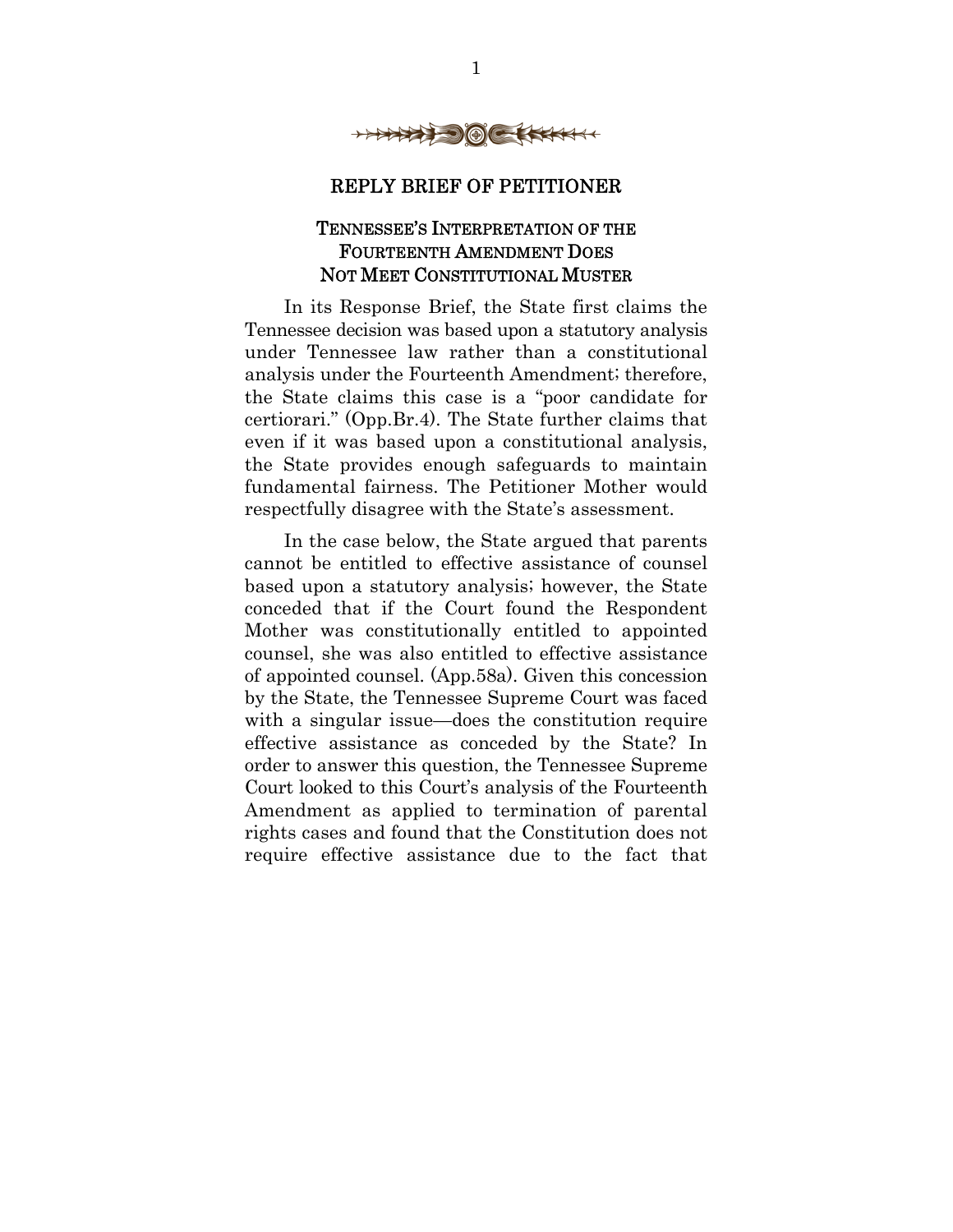enough procedures are in place to protect the parents' rights.

Specifically, the Tennessee Supreme Court stated in the majority opinion "we decline to hold that securing the constitutional right of parents to fundamentally fair procedures requires adoption of an additional procedure, subsequent to or separate from an appeal as of right, by which parents may attack the judgment terminating parental rights based upon ineffective assistance of appointed counsel." (App.72a-73a)(emphasis added). In arriving at this conclusion, the Tennessee Supreme Court first relied upon Lassiter v. Department of Soc. Servs., 452 U.S. 18 (1981). Based upon its analysis, the Tennessee Supreme Court concluded "[e]ven assuming Lassiter provides Mother with a constitutional right to counsel, nothing in *Lassiter* requires state courts to import criminal law concepts of ineffective assistance of counsel or to assess counsel's performance by standards developed in the criminal law context. Instead, *Lassiter* requires state courts to ensure that parents receive fundamentally fair procedures." (App.60a).

Given this requirement of fundamental fairness, the Tennessee Supreme Court concluded that there already exist a "panoply" of procedures to ensure fundamental fairness; therefore, there is no need to add the requirement of effective assistance of counsel. (App.64a). What the Tennessee Supreme Court failed to address, however, is the question of who will assure these additional procedures are met if parents' attorneys are not required to be effective. This is a question which remains to be answered given the Tennessee Supreme Court's finding.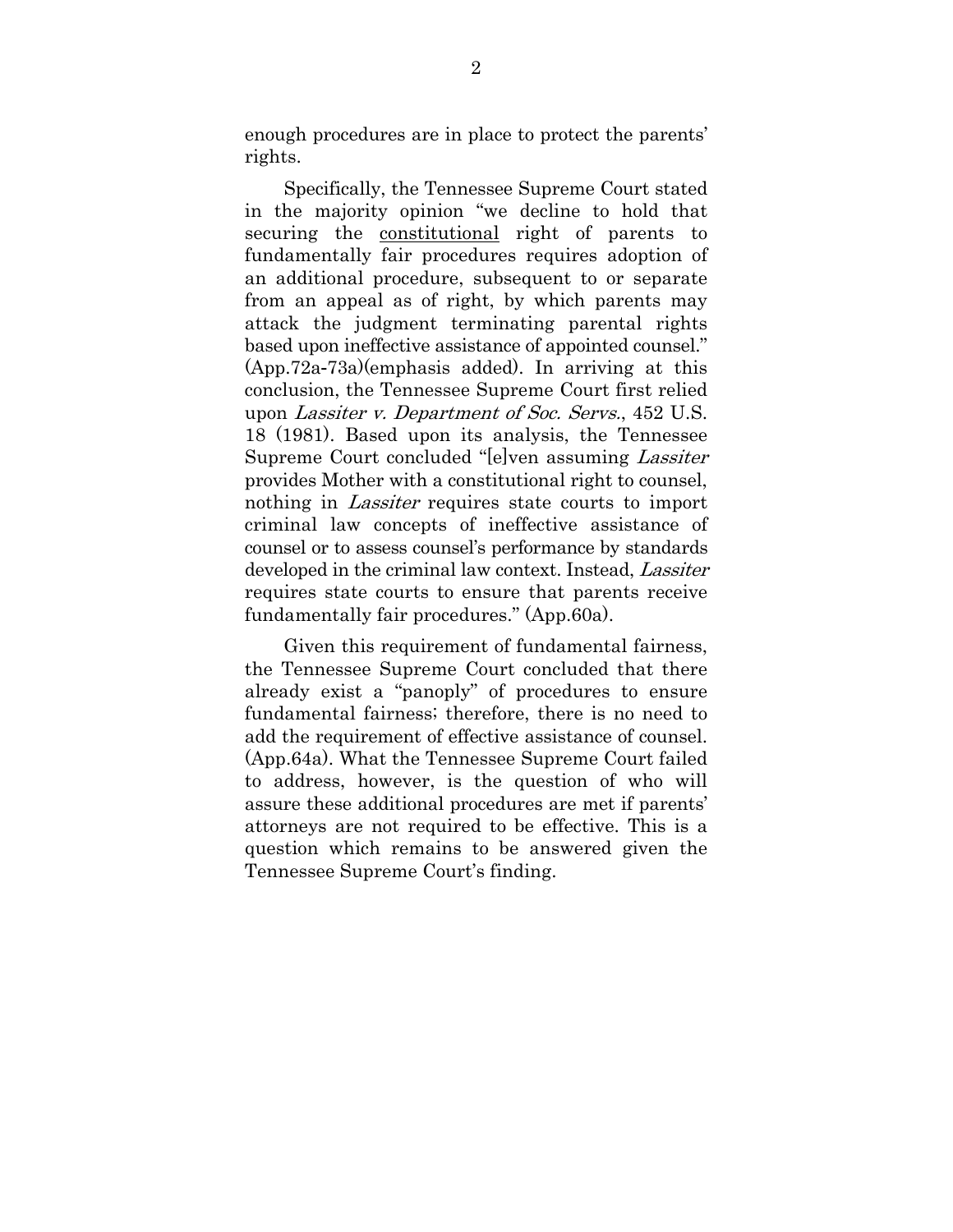Next, the Tennessee Supreme Court relied upon this Court's case of Lehman v. Lycoming Cnty. Children's Servs. Agency, 458 U.S. 502 (1982). In its analysis, the Tennessee Supreme Court found "[d]ue process unquestionably requires States to provide parents with fundamentally fair procedures, but it does not require States to ignore the other interests at stake in parental termination proceedings." (App.67a). Based upon this analysis, the Tennessee Supreme Court found that adding a mechanism for challenging effective assistance of counsel in a termination proceeding would only prolong permanency for the child due to further litigation and ultimately the child would suffer the most. (App.68a). Given these implications, the Tennessee Supreme Court found fundamental fairness "can be achieved without compromising the interests of children in permanency and safety." (App.69a).

In making this conclusion, the Tennessee Supreme Court fails to see that providing effective assistance of counsel to the parent would not only assist the parent, but it would assist the entire family as well by assuring that the law is followed. Specifically, effective counsel would assure that the burden of clear and convincing evidence is followed. (App.71a). Effective counsel would assure that arguments regarding best interest of the child are made. (App.71a-72a). Finally, effective counsel would assure that no fundamental argument is fatally waived—something which occurred in the case at bar when appointed counsel waived any argument regarding one of the grounds for termination and therefore waived the issue of whether grounds existed to terminate the mother's parental rights.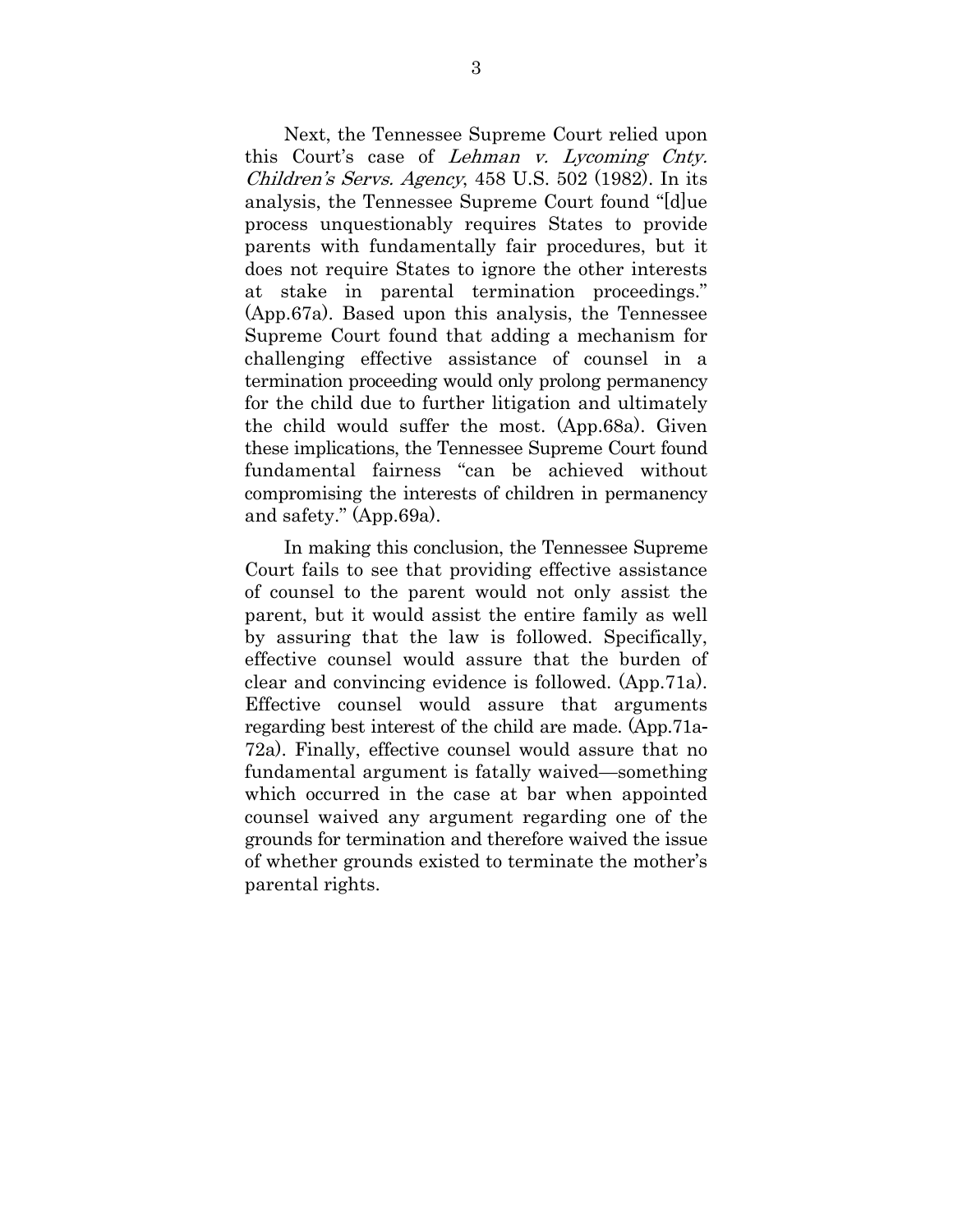In its Response Brief, the State listed many other procedures in place in order to protect the rights of parents. (Opp.Br.8-9). These procedures include (1) notice to parents of grounds and the opportunity to contest those grounds; (2) the statutory right to counsel from trial to appeal; (3) the heightened burden of clear and convincing proof placed upon the petitioner; (4) AND the requirement that a record be complete enough for the appellate court to allow fair appellate consideration. (Opp.Br.8-9). What's most interesting about all of these requirements was that the State assumed in its brief that appointed counsel would assure each of these procedures was met even when appointed counsel was ineffective. Again, as posed in the original petition for certiorari, the question becomes does a warm body with a law license meet Lassiter's mandate for fundamental fairness?

Ultimately, the Tennessee Supreme Court found these existing procedures in Tennessee met the constitutional threshold of the Fourteenth Amendment's requirements of due process and fundamental fairness. In its conclusion, the Tennessee Supreme Court stated "[w]e decline to hold that securing the constitutional right of parents to fundamentally fair procedures requires adoption of an additional procedure, subsequent to or separate from an appeal as of right, by which parents may attack the judgment terminating parental rights based upon ineffective assistance of appointed counsel." (App.82a) (emphasis added). Although the State claims in its response brief the lower court's analysis is based upon a statutory analysis, the word "statute" or its equivalent fails to appear at all in the lower court's conclusion. Instead,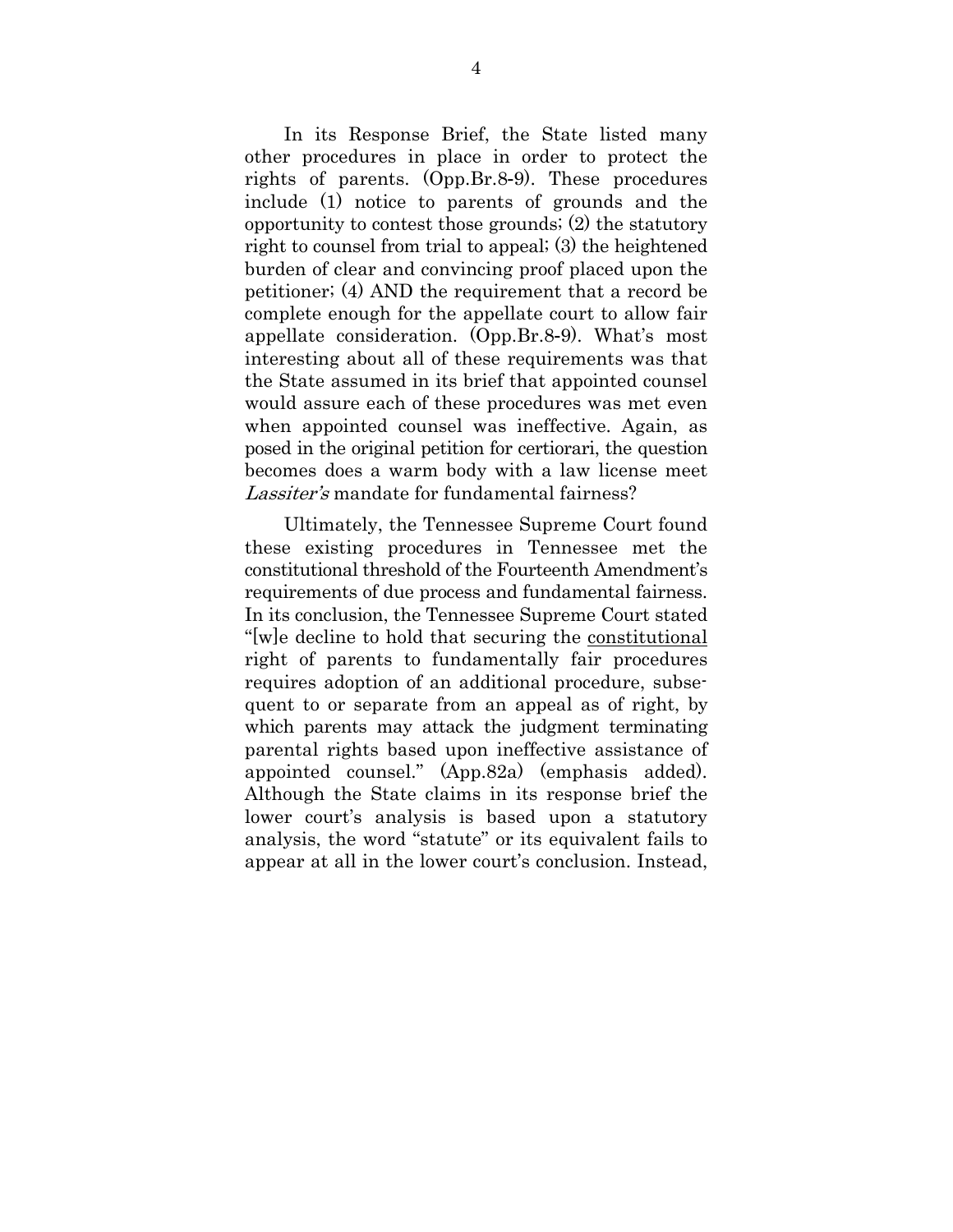the lower court stated the rights at issue were "constitutional rights."

Given the above, the Petitioner Mother would argue the lower court's decision was based upon a constitutional analysis of the Fourteenth Amendment and a finding that effective assistance of counsel is not required under the Federal Constitution based upon this Court's precedents. Therefore, this case remains a very good candidate for certiorari in order to determine this important federal question.

The Petitioner Mother would further argue that the mere appointment of counsel without the requirement of effective representation cannot meet Lassiter's requirement of fundamental fairness. Without effective assistance of counsel, no one will question whether the procedural safeguards mentioned by both the Tennessee Supreme Court and the State in its response brief will be followed. Therefore, Tennessee's finding that the already existing procedures were enough without the need for effective assistance of appointed counsel must be questioned by this Honorable Court through certiorari.

Finally, the State fails to address one of the primary reasons that this case should be granted certiorari in that Tennessee's opinion falls into a very small minority of two out of thirty-three states which have addressed the issue of effective assistance in a termination proceeding and which have found effective assistance is not necessary. As a result, there is a split amongst the States regarding an important federal question which ultimately should be answered by this Honorable Court.